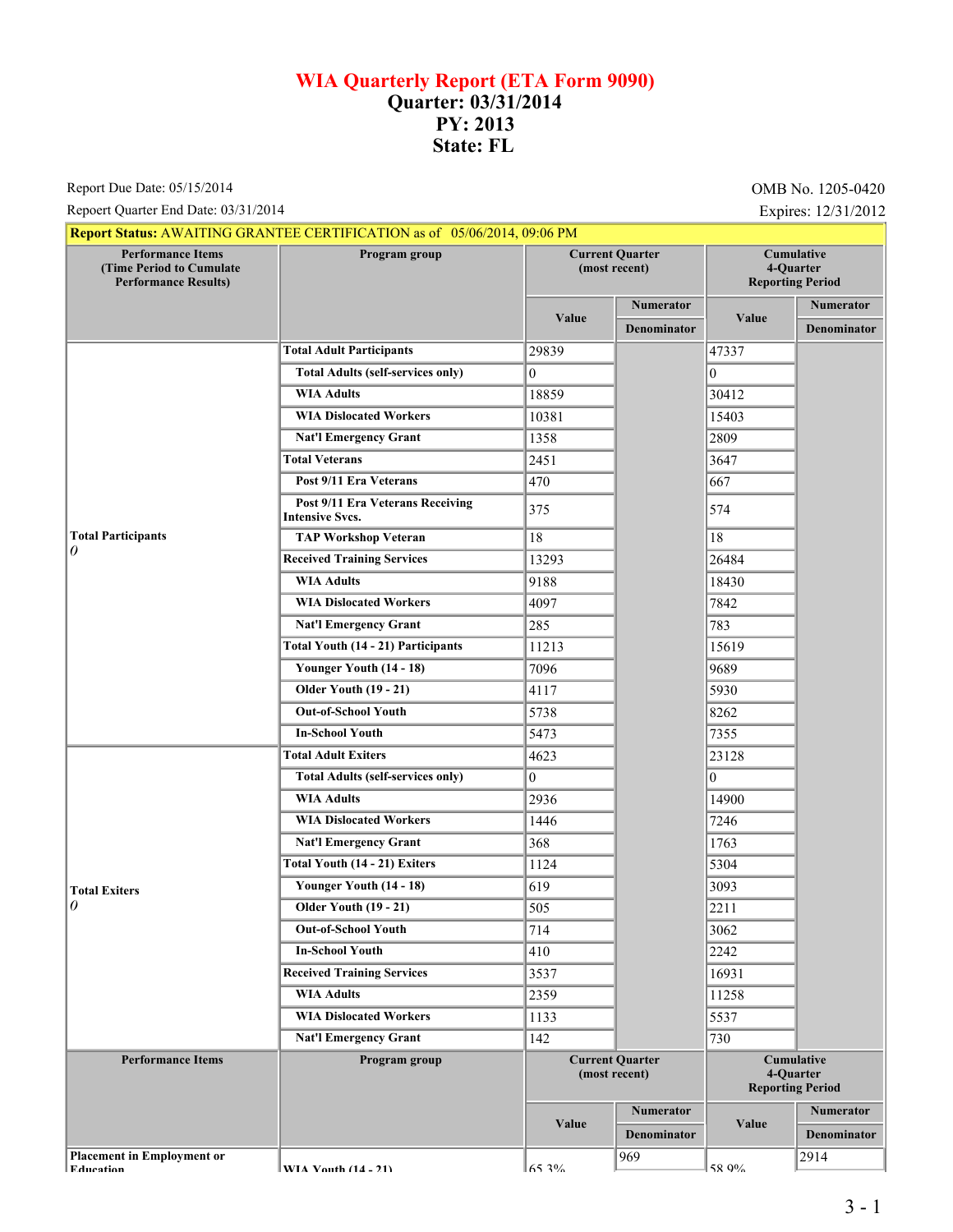| Luuvauvn<br>0                                                          | 11 123 1 0 10 11 1 1 2 2 1 1 | <b>UU.U /U</b> | 1484     | JU.J/U     | 4951      |
|------------------------------------------------------------------------|------------------------------|----------------|----------|------------|-----------|
| <b>Attainment at Degree or Certificate</b><br>0                        | <b>WIA Youth (14 - 21)</b>   | 68.5%          | 1041     | 79%        | 4120      |
|                                                                        |                              |                | 1519     |            | 5213      |
| <b>Literacy or Numeracy Gains</b><br>0                                 | <b>WIA Youth (14 - 21)</b>   |                | 447      |            | 1676      |
|                                                                        |                              | 57.6%          | 776      | 53.1%      | 3158      |
| $\theta$                                                               |                              |                | 334      |            | 1553      |
| Youth Diploma or Equivalent rate<br>0                                  | WIA Younger Youth (14 - 18)  | 72.3%          | 462      | 75.2%      | 2066      |
|                                                                        |                              |                | 1909     |            | 7837      |
| <b>Skill Attainment Rate</b><br>0                                      | WIA Younger Youth (14 - 18)  | 87.2%          | 2189     | 82.8%      | 9460      |
|                                                                        |                              |                | 1382     |            | 5755      |
|                                                                        | <b>Adults</b>                | 66.8%          | 2068     | 76.9%      |           |
|                                                                        |                              |                |          |            | 7487      |
|                                                                        | <b>Dislocated Workers</b>    | 79.1%          | 1455     | 82.4%      | 6203      |
|                                                                        |                              |                | 1839     |            | 7524      |
| <b>Entered Employment Rate</b><br>0                                    | <b>Older Youth (19 - 21)</b> | 72.5%          | 445      | 70.9%      | 1245      |
|                                                                        |                              |                | 614      |            | 1756      |
|                                                                        | <b>Veterans</b>              | 75.7%          | 262      | 80%        | 1082      |
|                                                                        |                              |                | 346      |            | 1352      |
|                                                                        | <b>Nat'l Emergency Grant</b> | 64.3%          | 326      | 77.3%      | 1196      |
|                                                                        |                              |                | 507      |            | 1548      |
| <b>Employment and Credential (Adults</b><br><b>Dislocated Workers)</b> | <b>Adults</b>                | 82.2%          | 3613     | 78.6%      | 8115      |
|                                                                        |                              |                | 4395     |            | 10330     |
|                                                                        | <b>Dislocated Workers</b>    | 60.4%          | 871      | 64.1%      | 3599      |
| or Credential Rates (Older Youth)<br>0                                 |                              |                | 1443     |            | 5612      |
|                                                                        | <b>Older Youth (19 - 21)</b> | 43.7%          | 298      | 49.3%      | 990       |
|                                                                        |                              |                | 682      |            | 2007      |
|                                                                        | <b>Adults</b>                | 85.9%          | 2146     | 89.6%      | 10277     |
|                                                                        |                              |                | 2499     |            | 11464     |
|                                                                        | <b>Dislocated Workers</b>    | 85.8%          | 1390     | 89.2%      | 5907      |
|                                                                        |                              |                | 1620     |            | 6622      |
|                                                                        | <b>Veterans</b>              | 84.4%          | 259      | 87.5%      | 1138      |
| <b>Retention Rate</b>                                                  |                              |                | 307      |            | 1301      |
| $\theta$                                                               | <b>Older Youth (19 - 21)</b> | 82.7%          | 296      | 82.1%      | 1175      |
|                                                                        |                              |                | 358      |            | 1431      |
|                                                                        | Younger Youth (14 - 18)      | 70.6%          | 350      | 67.7%      | 1506      |
|                                                                        |                              |                | 496      |            | 2226      |
|                                                                        | <b>Nat'l Emergency Grant</b> | 83.5%          | 222      | 90.3%      | 1095      |
|                                                                        |                              |                | 266      |            | 1213      |
|                                                                        | <b>Adults</b>                | \$16528.52     | 32329781 | \$17398.11 | 168117979 |
|                                                                        |                              |                | 1956     |            | 9663      |
|                                                                        | <b>Dislocated Workers</b>    | \$15236.23     | 18816743 | \$15549.08 | 83856193  |
| <b>Six-Months Average Earnings</b>                                     |                              |                | 1235     |            | 5393      |
|                                                                        | <b>Veterans</b>              | \$17701.06     | 4088945  | \$18177.56 | 18359334  |
| 0                                                                      |                              |                | 231      |            | 1010      |
|                                                                        | <b>Older Youth (19 - 21)</b> | \$4373.83      | 1342766  | \$4486.72  | 5662235   |
|                                                                        |                              |                | 307      |            | 1262      |
|                                                                        | <b>Nat'l Emergency Grant</b> | \$18999.57     | 3552920  | \$22677.2  | 21293894  |
|                                                                        |                              |                | 187      |            | 939       |
|                                                                        | <b>Adults</b>                | 73.2%          | 3918     | 63.2%      | 8961      |
|                                                                        |                              |                | 5356     |            | 14183     |
|                                                                        | <b>Dislocated Workers</b>    |                | 1044     | 54.8%      | 4160      |
| <b>Credential Attainment</b>                                           |                              | 56.3%          | 1855     |            | 7590      |